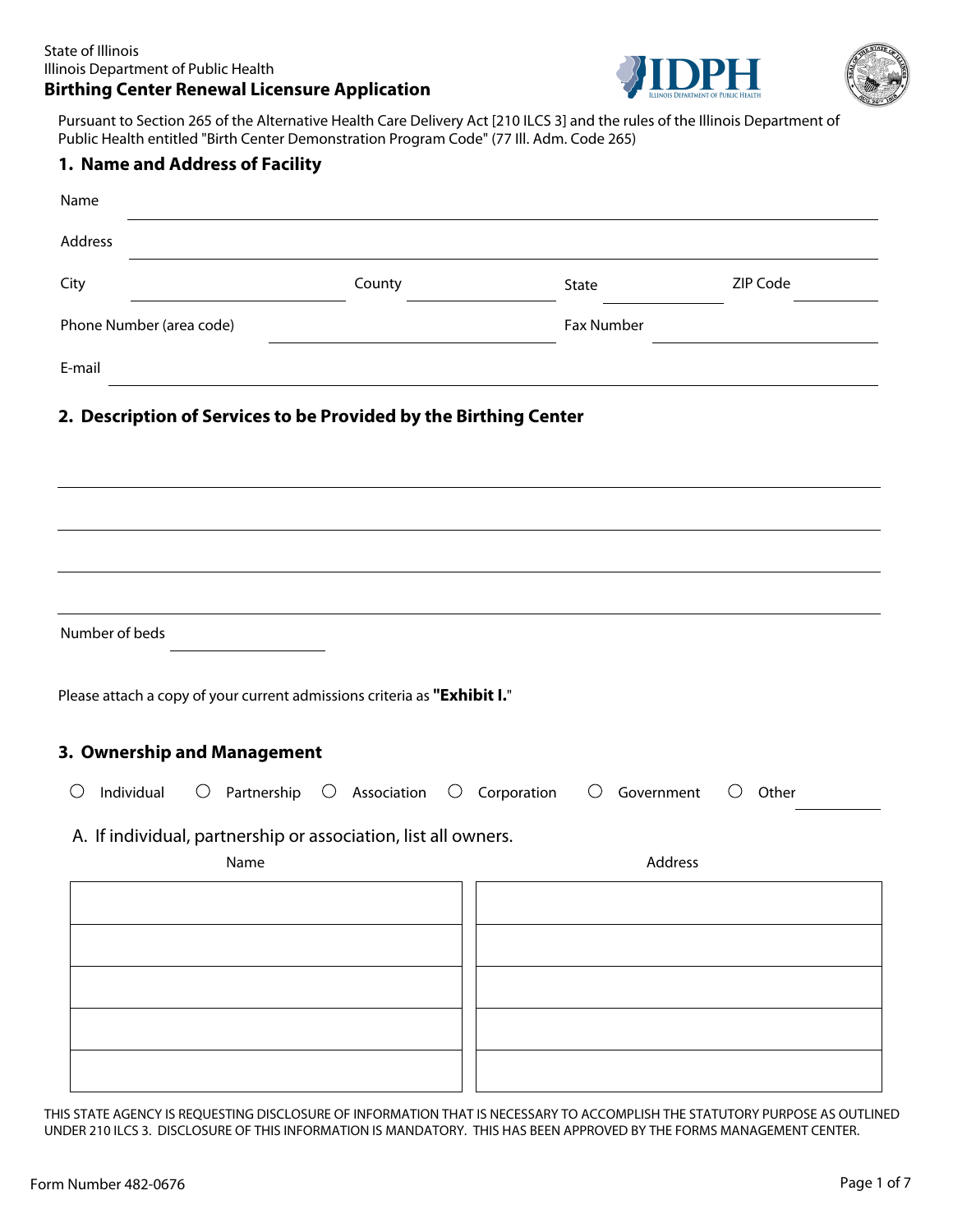



B. If government owned, provide the following information for the CEO.

| Name                                                                            |       |         |
|---------------------------------------------------------------------------------|-------|---------|
| Address                                                                         |       |         |
| Phone Number (area code)                                                        |       |         |
| C. Provide corporation information.<br>Name of Corporation                      |       |         |
| List name, title and address of each corporate officer.                         |       |         |
| Name                                                                            | Title | Address |
|                                                                                 |       |         |
| Attach a copy of the Certification of Incorporation (Identify as "Exhibit II"). |       |         |

List name and address of each shareholder holding more than 7.5 percent of shares.

| Name | Address | Percent of Shares |
|------|---------|-------------------|
|      |         |                   |
|      |         |                   |
|      |         |                   |
|      |         |                   |
|      |         |                   |
|      |         |                   |

D. For other than individual ownership, list the name and address of the Illinois registered agent or the person(s) legally authorized to receive service or process for the facility.

#### Name of Registered Agent Address and Address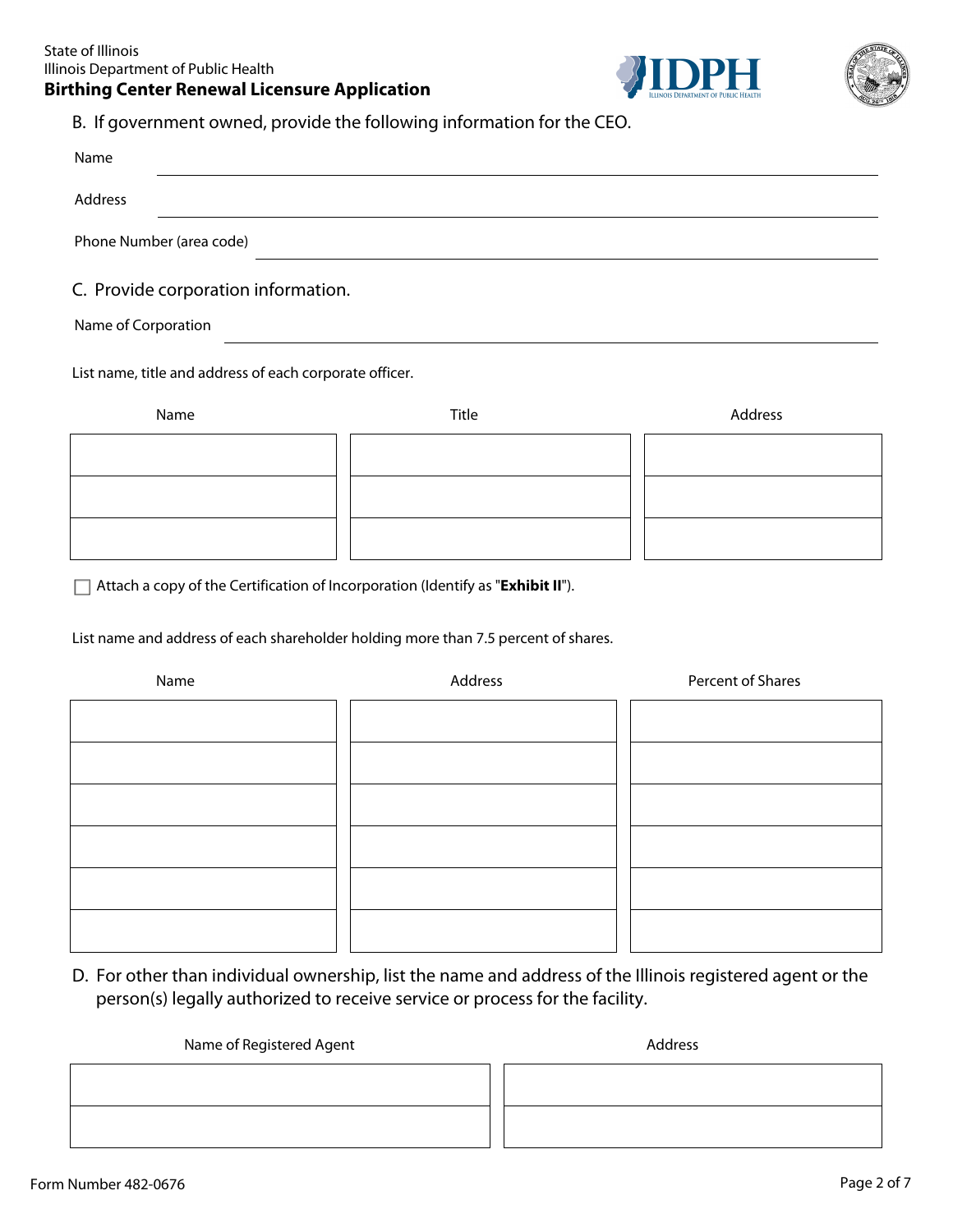



- E. List the names and addresses of all persons who will manage or operate the facility.
	- $\Box$  (Check here if not applicable).

| Name | Address |
|------|---------|
|      |         |
|      |         |
|      |         |
|      |         |

F. Have any of the following been convicted of a felony or of two or more misdemeanors involving moral turpitude in the last five years? (If yes, attach explanation as "**Exhibit IIA.**")

| 1. Applicant                                        | $\Box$ Yes $\Box$ No |           |
|-----------------------------------------------------|----------------------|-----------|
| 2. Any member of a firm, partnership or association | $\Box$ Yes           | ⊟ No      |
| 3. Any officer or director of a corporation         | $\Box$ Yes           | $\Box$ No |
| 4. Administrator or manager of                      | $\Box$ Yes           | $\Box$ No |

## **4. Administrator, Personnel, Services**

A. Administrator (If not previously submitted with prior application or if this information has changed, then attach resume indicating experience/credentials as "**Exhibit III**")

| Name                                                                                                                                                                                                           |                                                 |
|----------------------------------------------------------------------------------------------------------------------------------------------------------------------------------------------------------------|-------------------------------------------------|
| Address                                                                                                                                                                                                        |                                                 |
| Phone Number (area code)                                                                                                                                                                                       | License or Certification Number (if applicable) |
| B. Medical Director (If not previously submitted with prior application or if this information has changed, then attach<br>resume indicating experience/credentials as " <b>Exhibit IV.</b> ")                 |                                                 |
| Name                                                                                                                                                                                                           |                                                 |
| Address                                                                                                                                                                                                        |                                                 |
| Phone Number (area code)                                                                                                                                                                                       | License Number                                  |
| C. Director of Nursing and Midwifery Services (If not previously submitted with prior application or if this information<br>has changed, then attach resume indicating experience/credentials as "Exhibit V.") |                                                 |
| Name                                                                                                                                                                                                           |                                                 |
| Address                                                                                                                                                                                                        |                                                 |
| Phone Number (area code)                                                                                                                                                                                       | License Number                                  |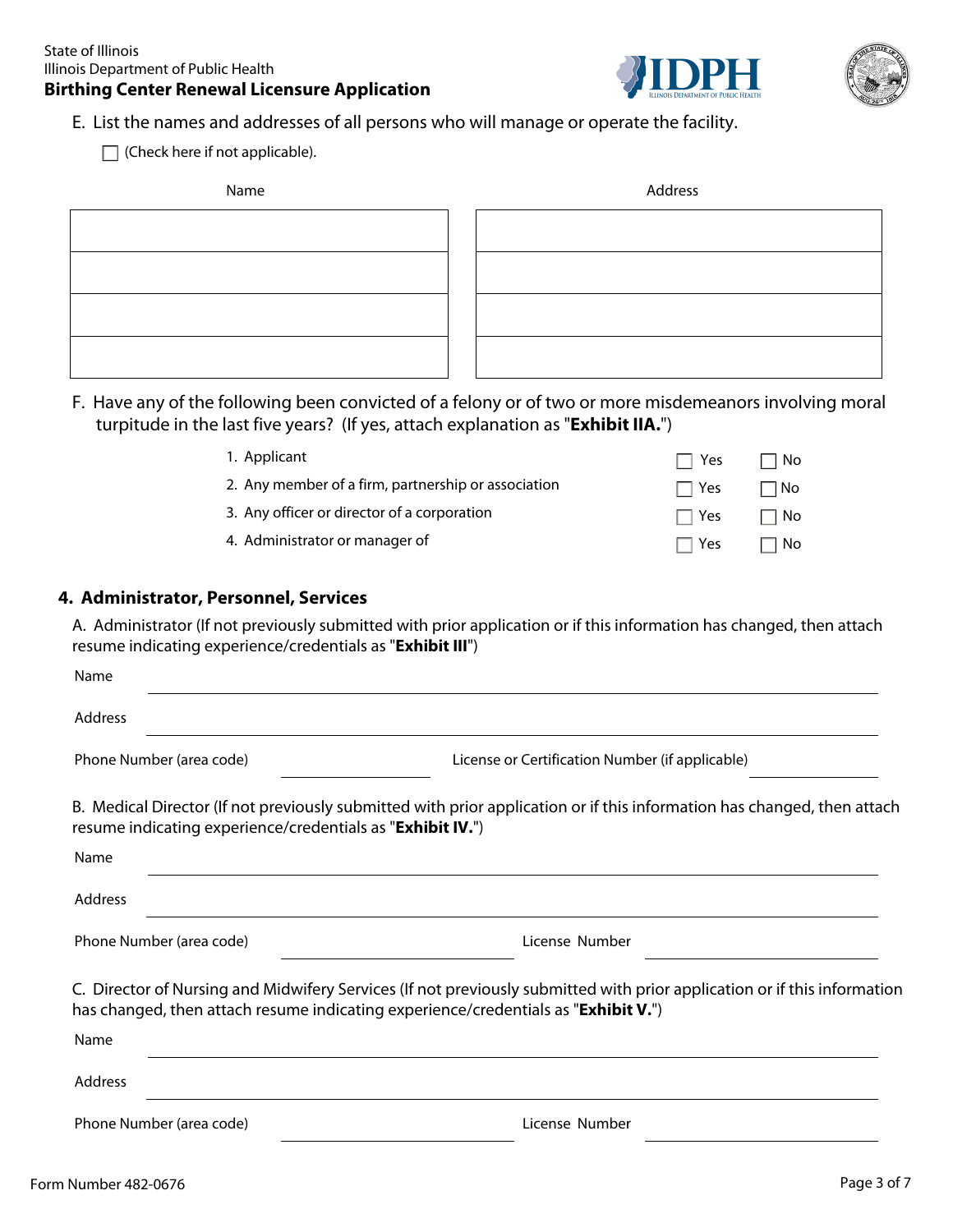



D. Medical Staff: List name and license number of each staff member.

| Name | License Number |
|------|----------------|
|      |                |
|      |                |
|      |                |
|      |                |
|      |                |
|      |                |
|      |                |
|      |                |
|      |                |
|      |                |
|      |                |
|      |                |
|      |                |
|      |                |
|      |                |
|      |                |
|      |                |
|      |                |
|      |                |
|      |                |
|      |                |
|      |                |
|      |                |
|      |                |
|      |                |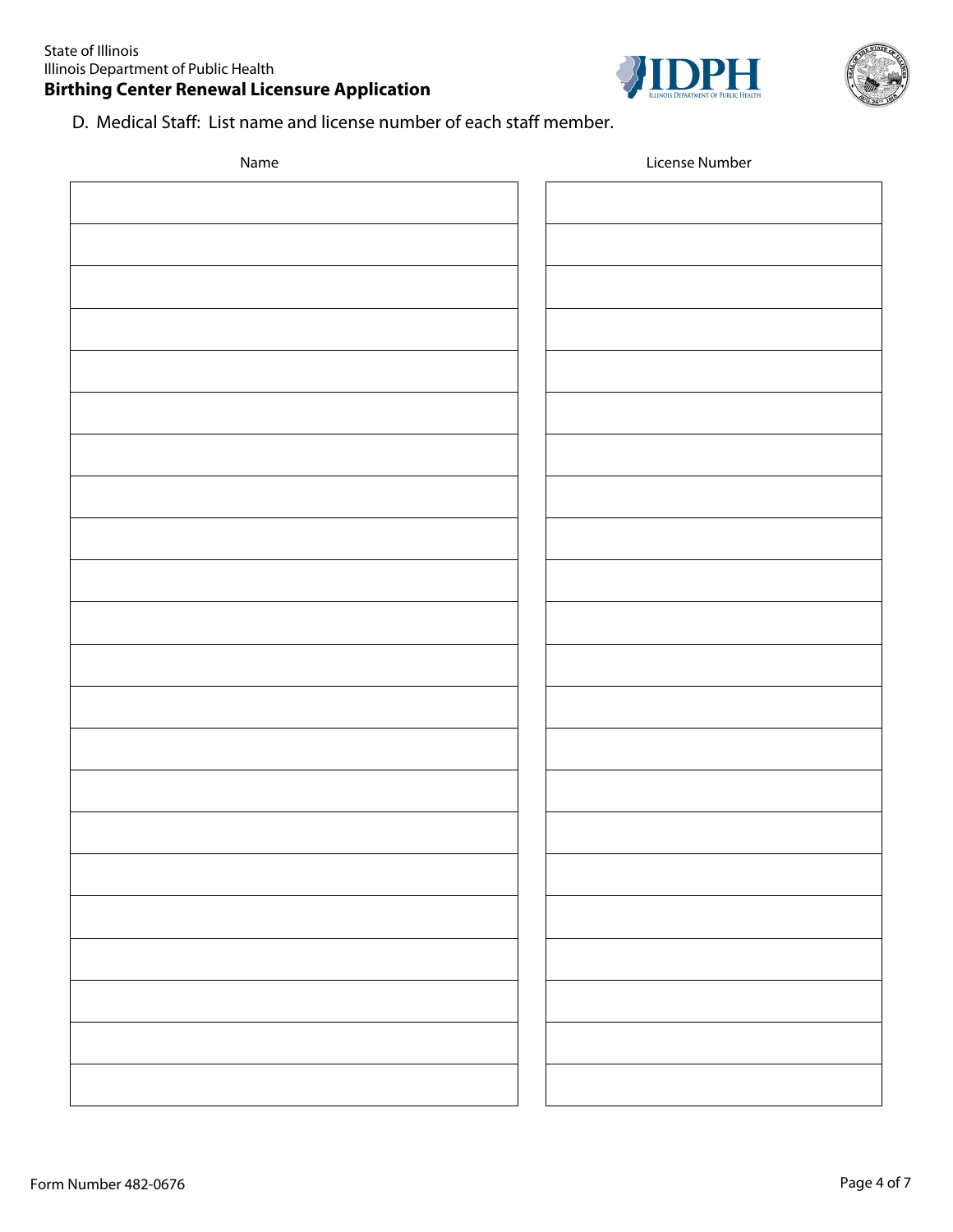



E. Personnel: List name, position/title, professional licensure or certification.

| Name | Position/Title | License Number/Registration, Certification |
|------|----------------|--------------------------------------------|
|      |                |                                            |
|      |                |                                            |
|      |                |                                            |
|      |                |                                            |
|      |                |                                            |
|      |                |                                            |
|      |                |                                            |
|      |                |                                            |
|      |                |                                            |
|      |                |                                            |
|      |                |                                            |
|      |                |                                            |
|      |                |                                            |
|      |                |                                            |
|      |                |                                            |
|      |                |                                            |
|      |                |                                            |
|      |                |                                            |
|      |                |                                            |
|      |                |                                            |
|      |                |                                            |
|      |                |                                            |
|      |                |                                            |
|      |                |                                            |
|      |                |                                            |
|      |                |                                            |
|      |                |                                            |
|      |                |                                            |
|      |                |                                            |
|      |                |                                            |
|      |                |                                            |
|      |                |                                            |
|      |                |                                            |
|      |                |                                            |
|      |                |                                            |
|      |                |                                            |
|      |                |                                            |
|      |                |                                            |
|      |                |                                            |
|      |                |                                            |
|      |                |                                            |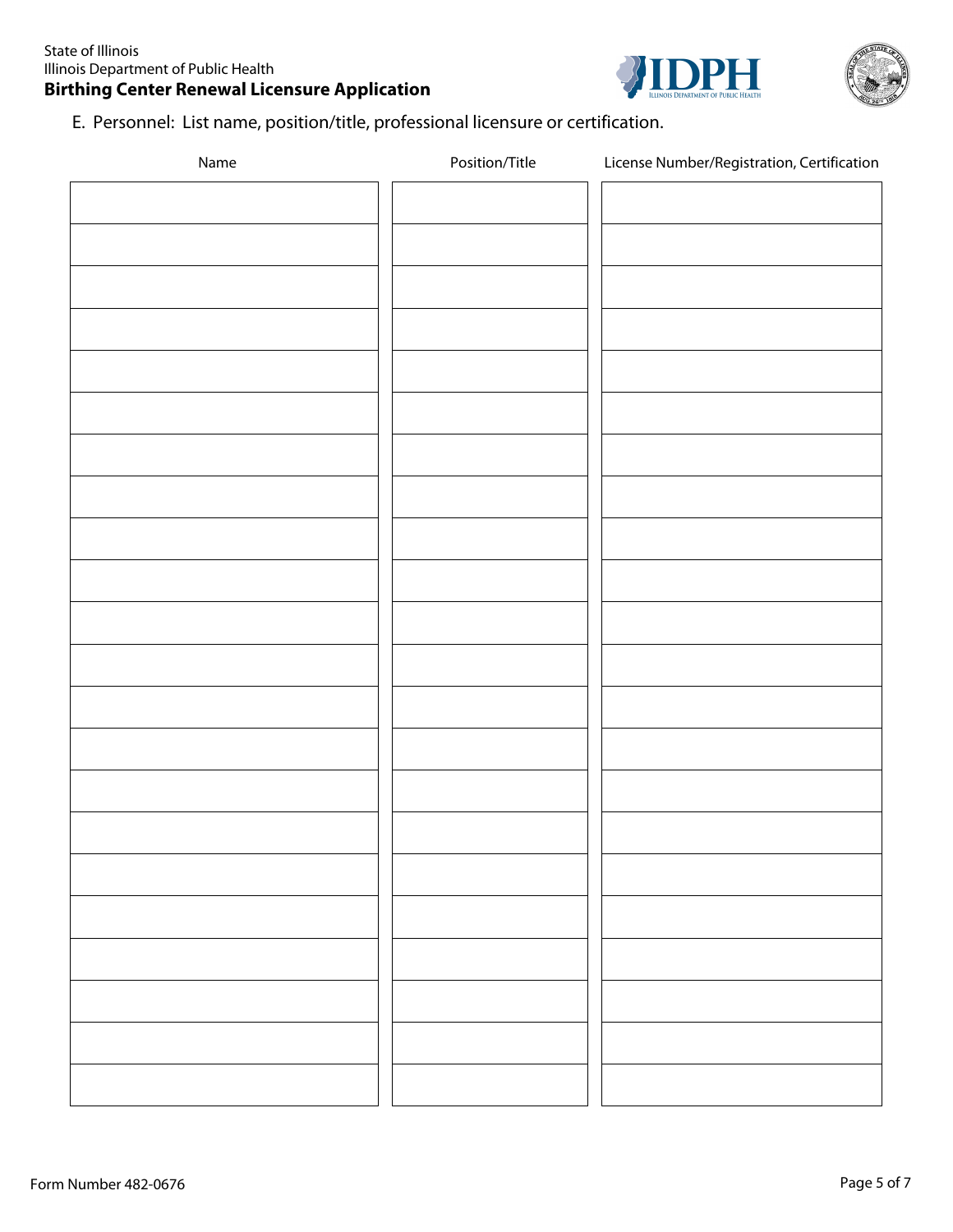



# **5. Services The following information must accompany the application:**

□ \$500 application fee, plus \$100 for each licensed birthing bed, made payable to the Illinois Department of Public Health

A description of services to be provided by the facility *(Page 1, Section 2)*

A letter of agreement with a perinatal center for referral of high-risk infants based upon the Regionalized Perinatal Health Care Code (77 Ill. Adm. Code 640) *(Submit as Exhibit VII)*

A written narrative on the perinatal care and community education services offered by the birth center, and how these services are being coordinated with other health services in the community *(Submit as Exhibit VIII)*

 $\Box$  A copy of the contract/transfer agreement between the birth center and the hospital *(Submit as Exhibit IX)* 

A copy of a document that shows the services of a medical director or his or her physician designee shall be available on  $\Box$  the premises or within a close proximity. Close proximity means being able to be physically present in the facility within 30 minutes after being called. (Section 35(6) of the Act) *(Submit as Exhibit X)*

A copy of a document that shows that a medical director/physician, licensed to practice medicine in all its branches, who is certified or eligible for certification by the American College of Obstetricians and Gynecologists or the American Board of Osteopathic Obstetricians and Gynecologists or has hospital privileges is available to be provided in the birth center. (Section 35(6) of the Act) *(Submit as Exhibit XI)*